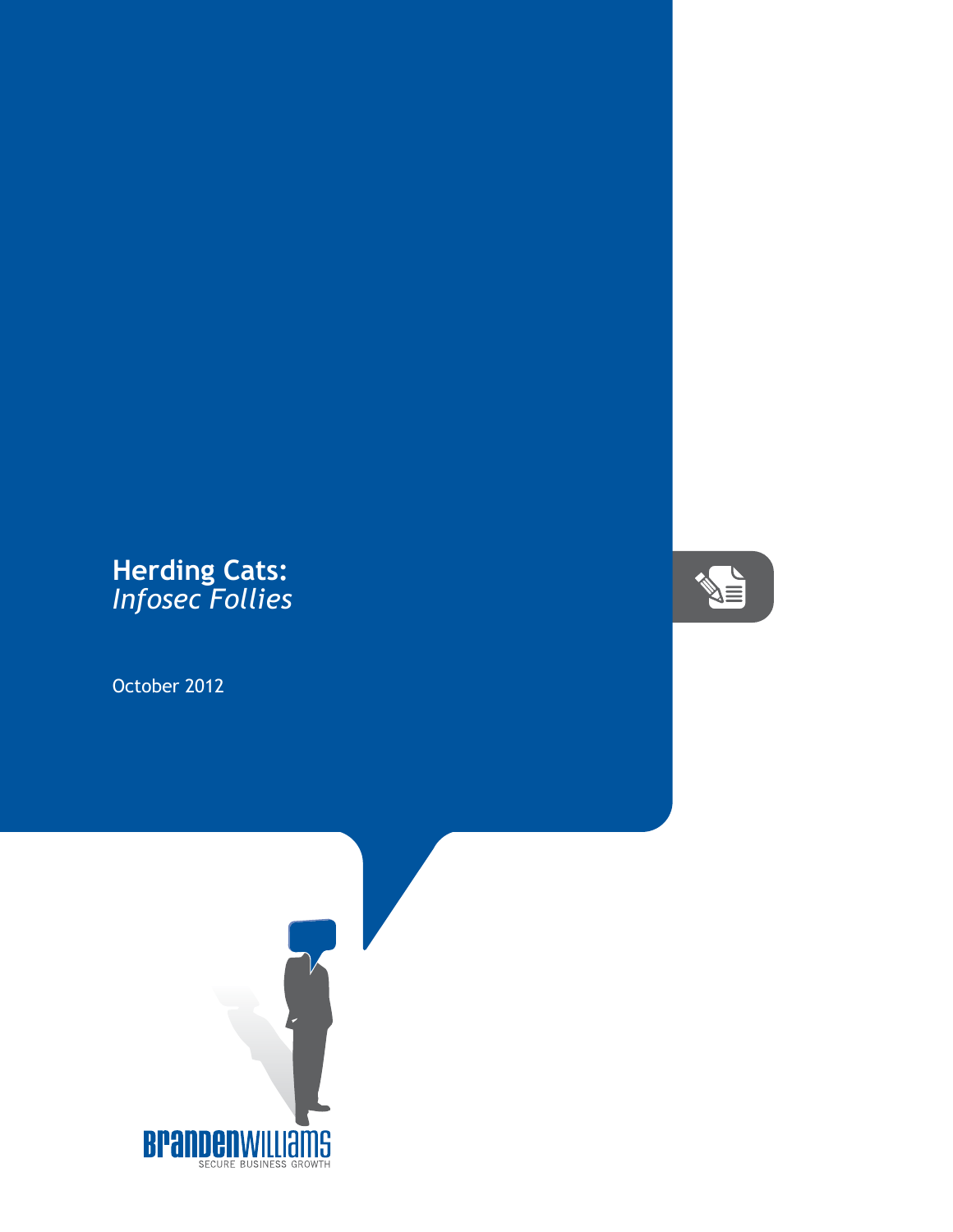Here's a hot sports opinion for you: I think our industry is terrible at information risk analysis and management. There is a significant gap between what information security professionals consider high risk and what business professionals consider high risk. I've been in those meetings where information security has had their legs cut out from under them, but I've also been in meetings where open checkbooks for security were passed around like month-old Halloween candy<sup>1</sup>. There are a number of reasons for this; let's explore a few here.

The most glaring omission is our repeated usage of inaccurate (or inconsistent) historical data. If we are terrible at forecasting when and where events will occur and their impact to our business, we look no better than the sales person who forecasts a 75% miss in the last week of the quarter. So we take an ultra conservative approach to try and cover our bases. There are a bunch of you out there who have done this successfully for a number of years, and so far you haven't been bit. There used to be an old saying (which probably still exists in some circles, but I'm going to pretend it doesn't anymore) in the PCI DSS compliance world that went like this: "You are compliant until you are compromised." Meaning, it didn't matter what you reported to your processor as long as you were breach free. The moment that breach hit, however, you were in a world of hurt as your misrepresentation of compliance status came to light. In many cases, you are great at risk management until you are exposed by a poorly managed risk. Complacency begets carelessness—don't expect that this state to remain constant forever.

Another problem is our ability to properly judge the value of our information as it relates to its value to you, its value to a competitor or military, or its value once the data is lost<sup>2</sup>. Risk professionals don't take into account the differences in value when you consider these elements, and attackers will congregate where significant difference exists. If you need examples of this, ask yourself why many companies store live credit card data after a transaction has settled. The pressure PCI DSS compliance applied to the processing and acquiring community ultimately rendered that data useless to merchants after clearing. For those wanting to perform analytics, that's where tokens come into play. All analytics are intact with significantly reduced risk, so why do companies refuse to give it up? That's a question for another column.

Of course, much of this doesn't matter anyway because we don't have the visibility into our infrastructure to track data movement and usage. Some of this is because of the growth and usage of the cloud, but much of this is due to a lack of budget or resources, both of which can be attained with more effective communication.

Finally, we have a terrible time communicating risk outside of our close-knit group of security professionals. It's the worst inside joke. We all seem to know what the risks are to our environment, but for whatever reason they don't match up with the business's interpretation of the same risk. This is pretty easy to solve (probably the easiest of the problems listed above) because it starts with honest communication between risk, legal, IT, and infosec—a true collective understanding of the business and how it operates.

So how do we get better at this? After we create our coalition of internal risk champions and outfit them with superhero uniforms (no capes!), we have to take a serious inventory

## **FOOTNOTES**

*<sup>1</sup> This usually happened after a significant security incident whereby the true business risk was exposed. Ironically enough, neither the information security nor the business had the risk levels right.*

*<sup>2</sup> For more information, watch blog.brandenwilliams.com in the coming months.*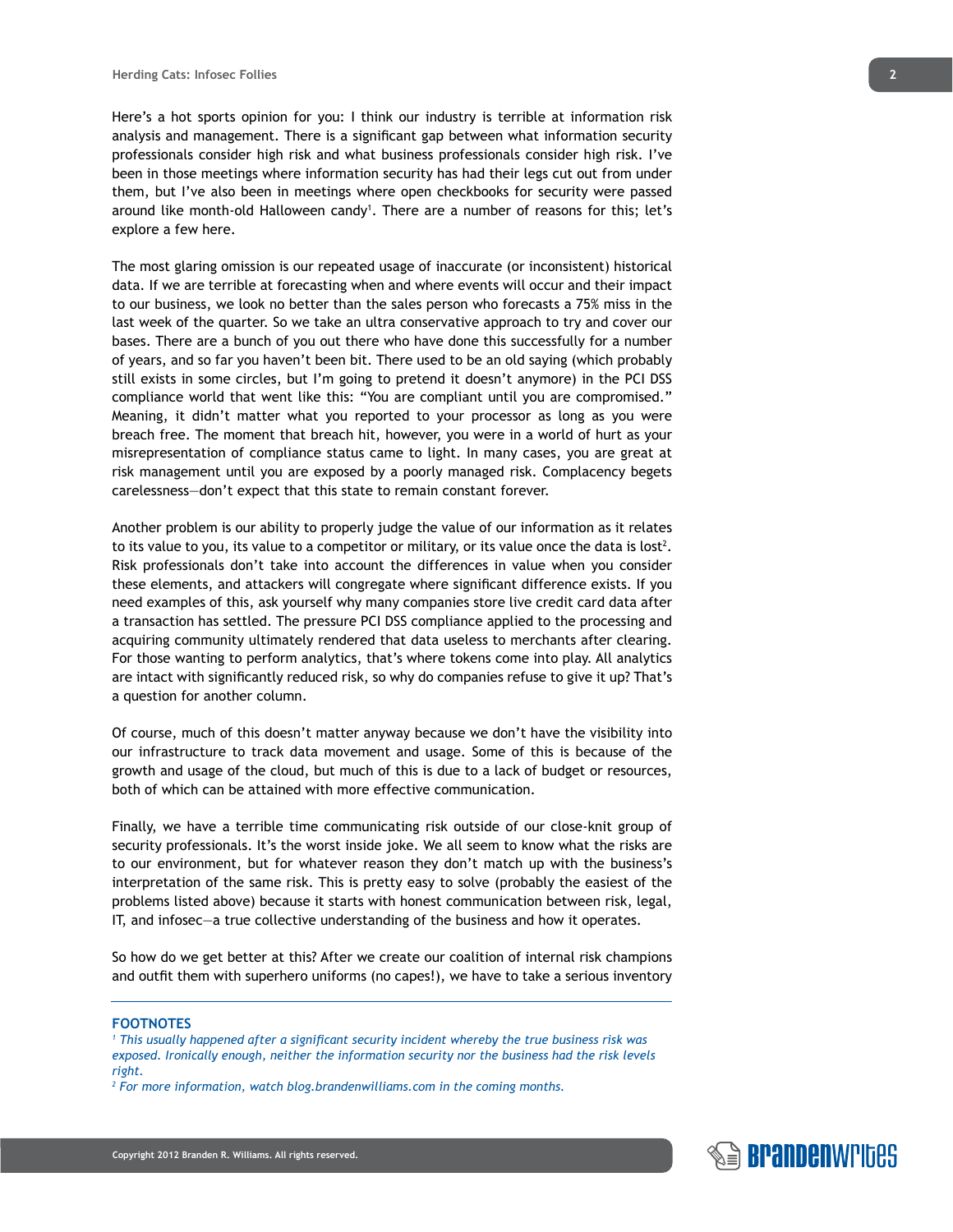of our information assets; their locations, acquisition, use, and disposal procedures; and we have to take a serious look at the threat actors that want to steal that information whether it is an insider, hacktivist, organized crime syndicate, or nation state. Now that we have a better idea of the threat actors and what they want, we need comprehensive visibility into our infrastructure coupled with actionable intelligence from the outside that helps us determine where we need to focus our resources. Then, with all of this together, we can start making rational decisions about what data we keep, what we dump, how we use it, and most importantly, how we protect it.